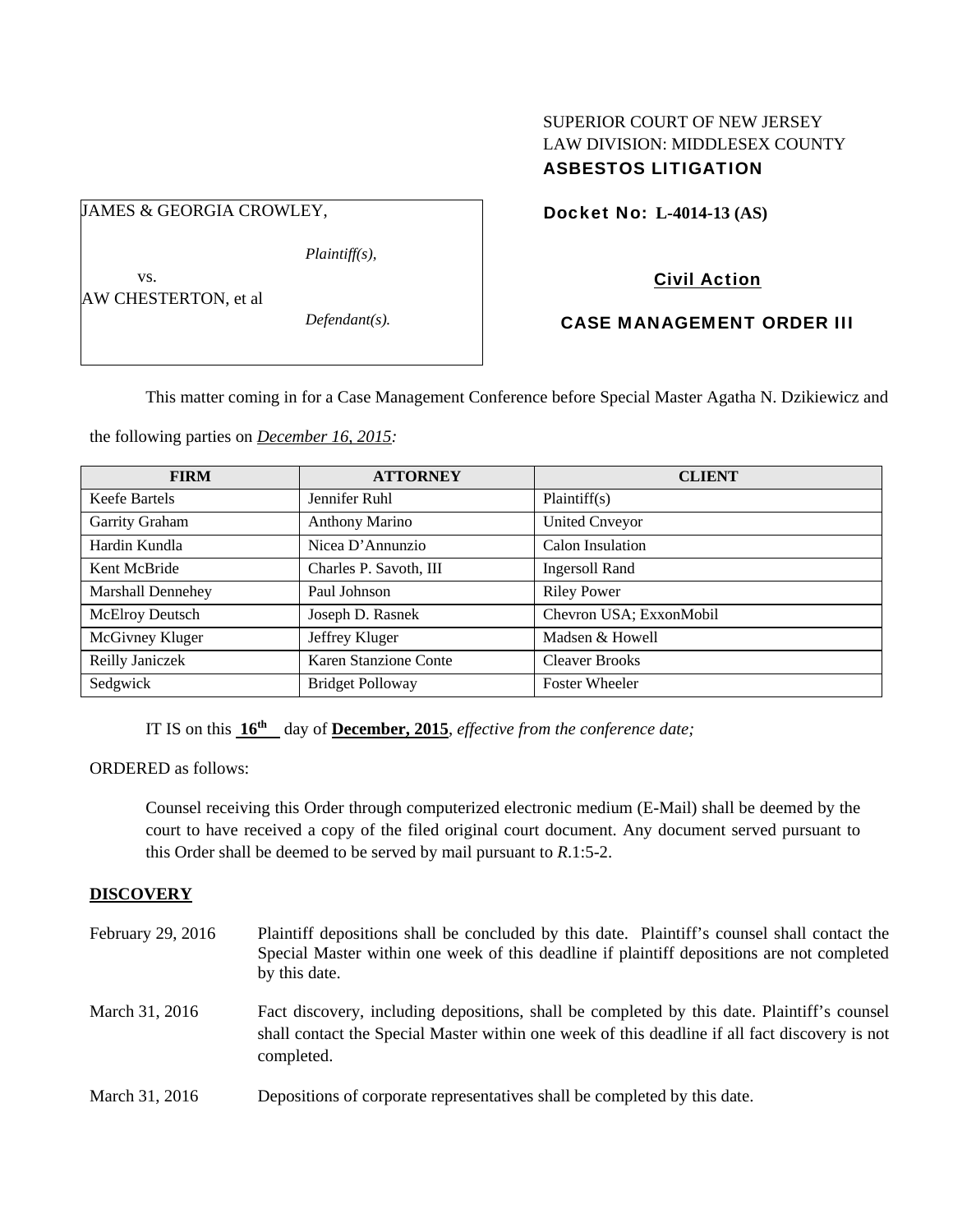# **EARLY SETTLEMENT**

April 8, 2016 Settlement demands shall be served on all counsel and the Special Master by this date.

# **SUMMARY JUDGMENT MOTION PRACTICE**

- April 15, 2016 Plaintiff's counsel shall advise, in writing, of intent not to oppose motions by this date.
- April 29, 2016 Summary judgment motions shall be filed no later than this date.
- May 27, 2016 Last return date for summary judgment motions.

# **MEDICAL DEFENSE**

|                   | In addition, defendants shall notify plaintiff's counsel (as well as all counsel of record)<br>of a joinder in an expert medical defense by this date. |
|-------------------|--------------------------------------------------------------------------------------------------------------------------------------------------------|
| August 1, 2016    | Defendants shall identify its medical experts and serve medical reports, if any, by this date.                                                         |
| February 29, 2016 | Upon request by defense counsel, plaintiff is to arrange for the transfer of pathology<br>specimens and x-rays, if any, by this date.                  |
| February 29, 2016 | Plaintiff shall serve medical expert reports by this date.                                                                                             |
| February 29, 2016 | Plaintiff shall serve executed medical authorizations by this date.                                                                                    |
| January 29, 2016  | Defendants shall forward medical authorizations to plaintiff's counsel by this date.                                                                   |

# **LIABILITY EXPERT REPORTS**

- June 30, 2016 Plaintiff shall identify its liability experts and serve liability expert reports or a certified expert statement by this date or waive any opportunity to rely on liability expert testimony.
- August 1, 2016 Defendants shall identify its liability experts and serve liability expert reports, if any, by this date or waive any opportunity to rely on liability expert testimony.

# **EXPERT DEPOSITIONS**

August 19, 2016 Expert depositions shall be completed by this date. To the extent that plaintiff and defendant generic experts have been deposed before, the parties seeking that deposition in this case must file an application before the Special Master and demonstrate the necessity for that deposition. To the extent possible, documents requested in a deposition notice directed to an expert shall be produced three days in advance of the expert deposition. The expert shall not be required to produce documents that are readily accessible in the public domain.

# **PRE-TRIAL AND TRIAL**

April 21, 2016 The settlement conference previously scheduled on this date is **cancelled**.

\_\_\_\_\_\_\_\_\_\_\_\_\_\_\_\_\_\_\_\_\_\_\_\_\_\_\_\_\_\_\_\_\_\_\_\_\_\_\_\_\_\_\_\_\_\_\_\_\_\_\_\_\_\_\_\_\_\_\_\_\_\_\_\_\_\_\_\_\_\_\_\_\_\_\_\_\_\_\_\_\_\_\_\_\_\_\_\_\_\_\_\_\_\_\_\_\_\_\_\_\_\_\_\_\_\_\_\_\_\_